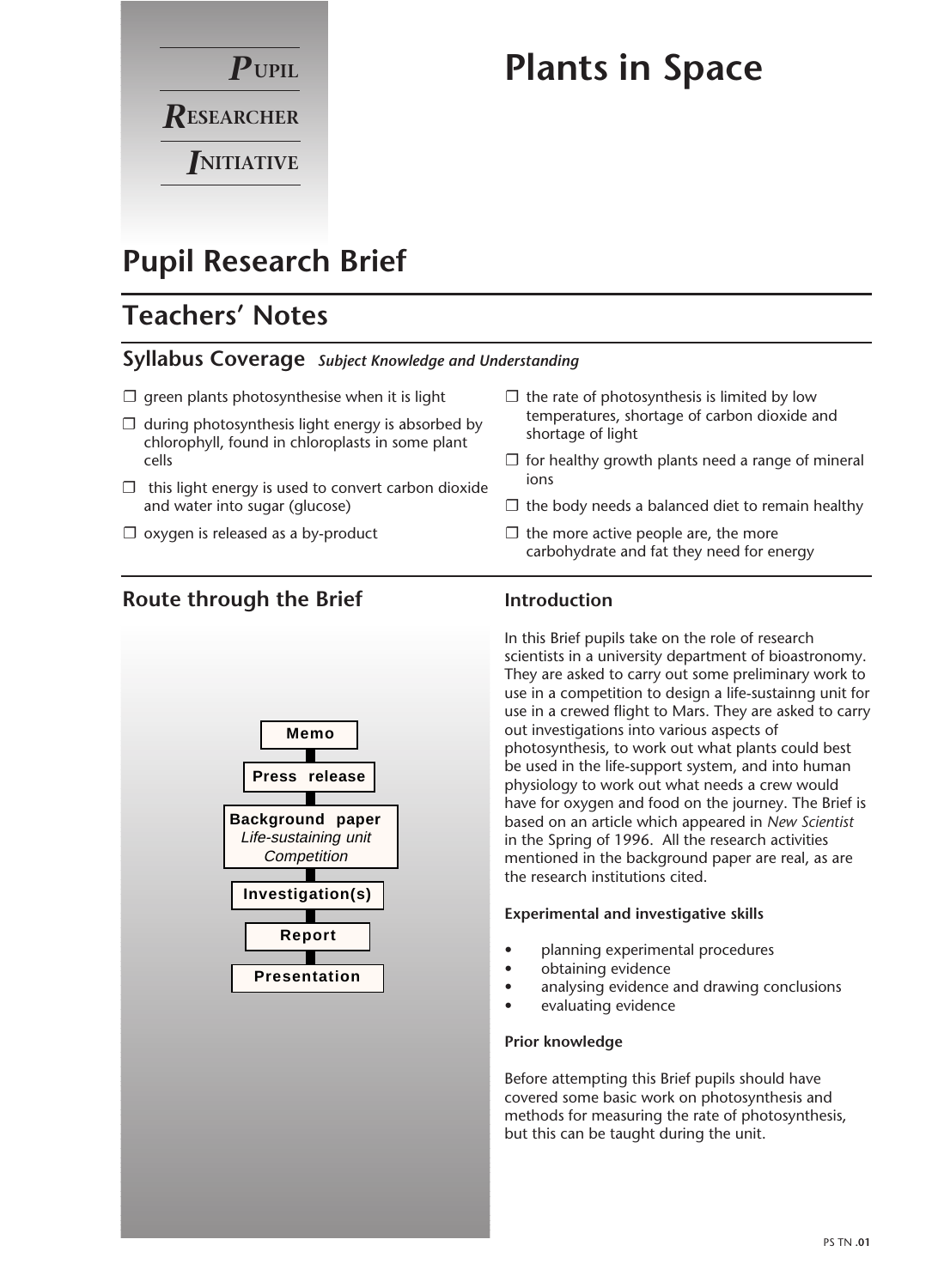## **Teachers' Notes continued**

### **Running the Brief**

#### **Pupil grouping**

Pupils can work in a number of groupings during the Brief. Suggestions are:

| Initial briefing,<br>memo and press<br>release              | whole class; teacher<br>introduces the topic and<br>sets a context for the<br>activities |
|-------------------------------------------------------------|------------------------------------------------------------------------------------------|
| Background<br>paper Life-<br>sustaining Unit<br>Competition | whole class or small<br>groups                                                           |
| Carrying out<br>investigations<br>and other research        | pairs, threes or fours<br>(depends on availability<br>of equipment)                      |
| Report                                                      | small groups, or<br>individuals if the work is to<br>be assessed                         |
| Presentation                                                | each group presents their<br>results to the whole<br>class.                              |

#### **Timing**

This Brief involves pupils carrying out a number of investigation. This work could take 3 to 5 hours of classroom time, depending on how many investigation and research tasks are done.

#### **Activities**

The teacher should issue pupils with the **Study Guide** which provides pupils with a summary of what they should produce as they work through the Brief. It can also be used as checklist so that they can monitor their own progress. The director of the research team (the teacher) issues the researchers (pupils) with the **memo** and **Press release**. These set the scene for the work the pupils will be doing. The background paper **Life-sustaining Unit Competition** should then be issued. Teacher and pupils go through this paper, which gives details of the real work that is being done to develop the life-sustaining unit for a crewed Mars mission. The handwritten notes in the margins of this paper provide a series of investigations and other activities which pupils could do. The teacher allocates tasks to pupil groups. Alternatively, the teacher could select a series of investigations which all pupils should carry out in sequence. The Brief covers a number of key

investigations on the topic of photosynthesis, which, taken together, form a stimulating way to tackle parts of this topic. Following their investigation(s), pupils are required to write a report of their work. A nominated member of each group should provide feedback to the whole class during the plenary session.

#### **Investigation details**

A key investigation in this Brief is into the factors which affect photosynthesis. The background paper mentions that a research team is trying to develop the use of flashing LEDs to illuminate plants. Pupils should investigate the effect of colour (wavelength of light) on the rate of photosynthesis. Since LEDs come in red, green, blue and yellow, these colours should be chosen for the investigation. Pupils do not need to use LEDs for the work. They could illuminate pondweed (*Elodea canadensis*) with light from a lamp fitted with a filter. Different pupil groups could investigate different colours. Before carrying out these experiments the pupils should design a standard method, so that the work of different groups can be compared. An important factor to control is the light intensity for each of the colours of light being tested.

The other tasks and investigations mentioned are:

*A dietary analysis for eight people on a space mission* This would be based on researching into secondary sources.

#### *Methods for recycling water*

Pupils could investigate ways to evaporate and condense water. Although not strictly a biological investigation, it provides a context-based approach to the water cycle.

#### *How physical activity affects oxygen consumption and carbon dioxide production*

This could involve using a spirometer, or calibrated breathing bag, to measure breathing rate and tidal volumes when a pupil is at rest and during different levels of activity.

#### *The combination of nutrients needed to be supplied for healthy plant growth*

This provides a context for carrying out hydroponics experiments.

*The effect of light intensity on the rate of photosynthesis* Pondweed under different light regimes.

#### *The effect of light and dark periods on plant development* Research into secondary sources on the need for light